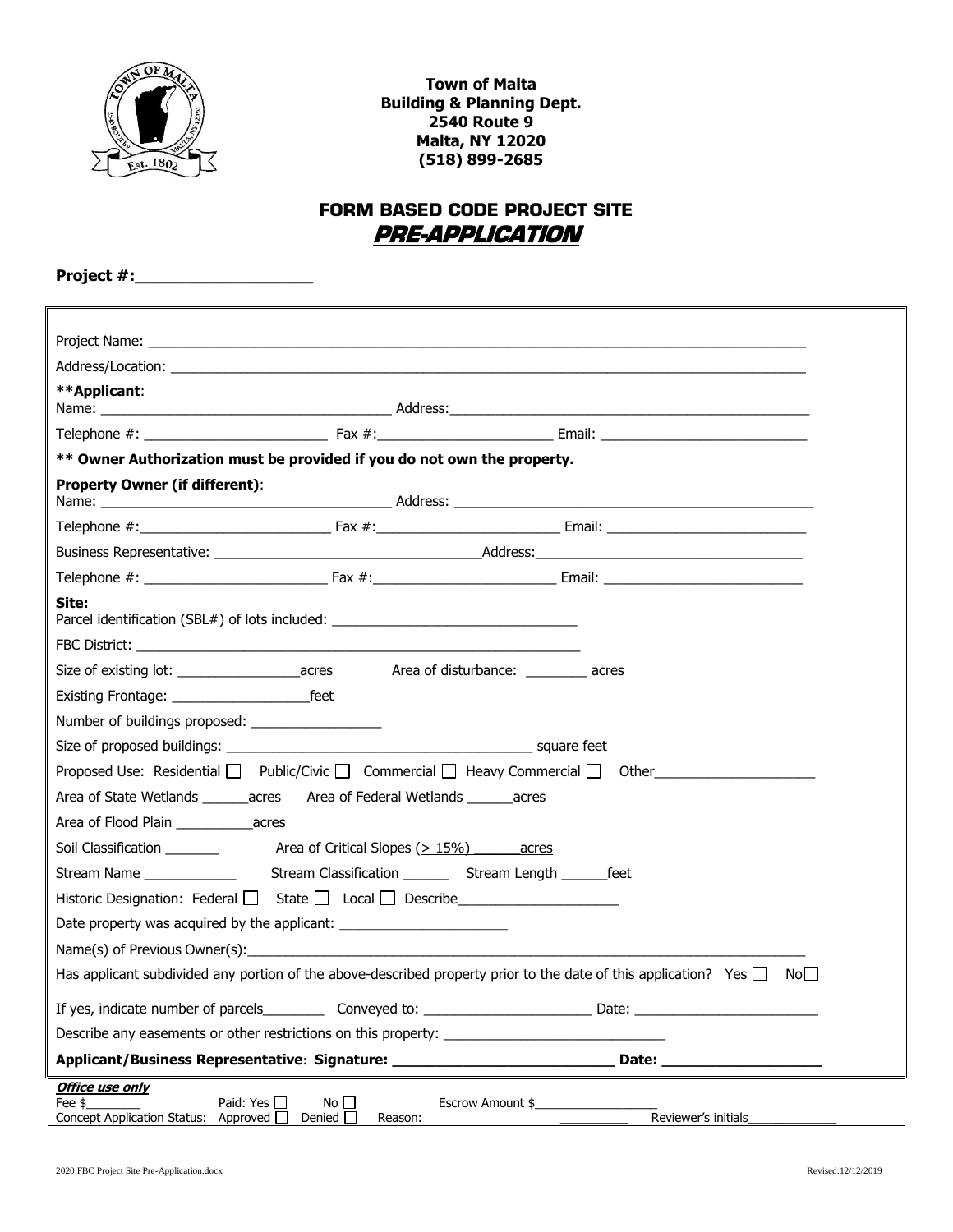#### **General FBC Review Process**

- 1. Submit Pre-Application, concept plan and fees.
- 2. Pre-Application Conference with planning staff.
- 3. Completeness Review (staff reviews concept plan for completeness).
- 4. Concept plan is modified, if necessary, to meet FBC requirements.
- 5. Conceptual Review Meeting (Planning Board / Public Hearing).
- 6. Conference with planning staff.
- 7. Submit Application and Final Plan Set.
- 8. Completeness Review (staff & Town Engineer reviews final plan for completeness).
- 9. Building and Planning Coordinator Action (approval or denial).

#### **FBC Pre-Application Requirements**

- Completed FBC Project Plan Pre-Application.
- Completed FBC Concept Project Plan Checklist.
- $\Box$  Narrative describing all activities proposed for the site.
- $\Box$  All applicable fees.

 $\Box$  The names and addresses of owners of all property who are contiguous, abutting or adjacent or who are across an established road from the proposed boundaries.

 $\Box$  4 copies of the Concept Project Plan, Application and Narrative in both hard copy and electronic format.

**\*\*\*The Planning Department may request additional items as may be required to complete its review\*\*\*** 

### **\*\*\*Incomplete Applications Will Not Be Accepted For Review\*\*\***

# **2020 Fee Schedule**

|                 | <b>Mitigation fees</b> |                                               |                             |                   |
|-----------------|------------------------|-----------------------------------------------|-----------------------------|-------------------|
|                 | <b>GEIS Prep.</b>      | <b>Traffic</b>                                | <b>Recreation</b>           | <b>Open Space</b> |
| Unit of measure | Traffic Trip           | <b>Traffic Trip</b>                           | Residential<br>Per dwelling | Disturbed Acre    |
| Cost Per Unit   | \$162.00               | As determined in<br>consultation with<br>CDTC | \$1037.00                   | \$1,206.00        |

## *FINAL FEE***S**

Final fees are the same as preliminary fees except no additional escrow monies are necessary if the escrow has a positive balance. These fees are due upon submission of final maps to be signed by our Town Engineer and Planning Chairperson. There are no final fees for a lot line adjustment.

**NOTE:** Escrow fees are used to pay for engineering/CDTC /consultant review costs, advertising and notification costs. A positive balance must be maintained in the applicant's escrow account at all times. Failure to maintain a positive balance will delay further Board action. The Building and Planning Department maintains all escrow accounts. Any escrow money not expended will be returned to the applicant.

### *RECREATION FEES*

There will be a fee of \$1037.00 per residential building lot due upon submission of each building permit.